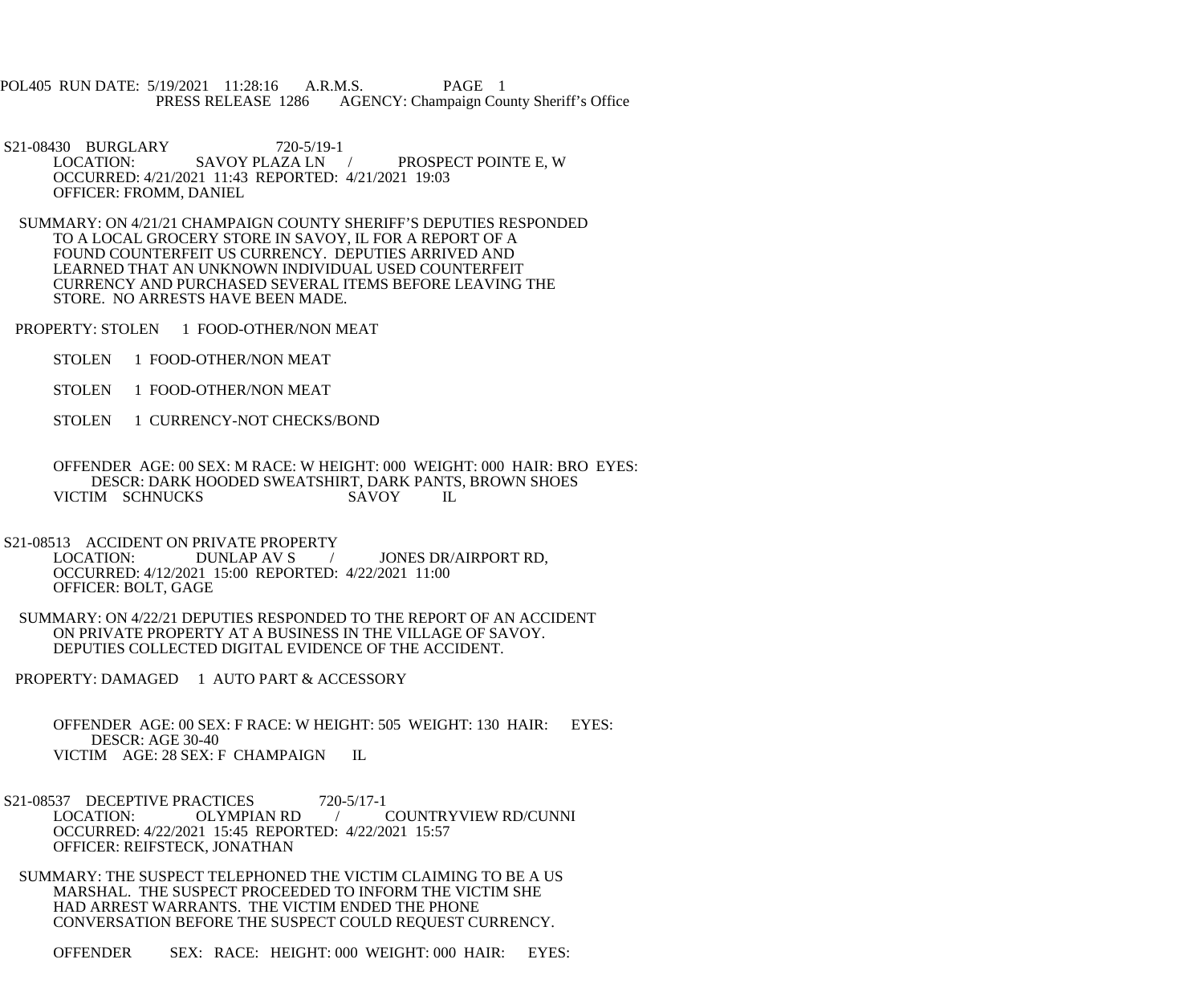POL405 RUN DATE: 5/19/2021 11:28:16 A.R.M.S. PAGE 2<br>PRESS RELEASE 1286 AGENCY: Champaign Cou AGENCY: Champaign County Sheriff's Office IL VICTIM AGE: 34 SEX: F URBANA

S21-08536 HIT AND RUN RETAIN - HISTORICAL LOCATION: 00 BLOCK OF SPRINGFIELD AVE W CHAMPAIGN TOWNSHIP OCCURRED: 4/22/2021 15:30 REPORTED: 4/22/2021 15:59 OFFICER: BOLT, GAGE

 SUMMARY: ON 4/22/21 AT APPROXIMATELY 1600 HOURS DEPUTIES RESPONDED TO THE REPORT OF A HIT AND RUN AT A BUSINESS PARKING LOT IN THE AREA OF CHAMPAIGN TWP. DEPUTIES LEARNED THAT THERE WAS NO SUSPECT INFORMATION AND NO EXTERNAL CAMERAS ON THE PROPERTY.

PROPERTY: DAMAGED 1 MOTOR VEHICLE-OTHER

 OFFENDER AGE: 00 SEX: U RACE: U HEIGHT: 000 WEIGHT: 000 HAIR: EYES: VICTIM AGE: 29 SEX: F FISHER IL

S21-08547 WARRANT-IN STATE CONSPIRE<br>THEFT-RETAIL 720-5/16-25 CONSPIRE THEFT-RETAIL 720-5/16-25 CON<br>TRESPASS TO LAND/REAL PROPERTY 720-5/21-3 TRESPASS TO LAND/REAL PROPERTY 720-5/21-3 CONSPIRE LOCATION: DUNLAP AV S / JONES DR/AIRPORT RD, JONES DR/AIRPORT RD, OCCURRED: 4/22/2021 17:41 REPORTED: 4/22/2021 17:41 OFFICER: WELDON, MATTHEW

 SUMMARY: DEPUTIES WERE DISPATCHED TO A SAVOY BUSINESS IN REFERENCE TO A REPORT OF TRESPASS. THE SUSPECT HAD BEEN PREVIOUSLY BANNED FROM THE BUSINESS AND WAS FOUND WITH UNPAID MERCHANDISE PAST THE FINAL POINT OF SALE. THE SUSPECT ALSO HAD A VALID CHAMPAIGN COUNTY ARREST WARRANT. THE SUSPECT WAS ARRESTED AND TRANSPORTED TO THE CHAMPAIGN COUNTY SATELLITE JAIL.

PROPERTY: STOLEN 12 MERCHANDISE

PEOPLE: VICTIM SOCIETY-WARRANTS/RECOVERED PROPERTY VICTIM WALMART SAVOY IL VICTIM WALMART

ARRESTS: SMITH WILLIAM THOMAS AGE: 62 SEX: M 304 E HILL CHAMPAIGN IL CHARGE: WARRANT-IN STATE WARRANT WARRANT-IN STATE CHARGE: WARRANT-IN STATE WARRANT WARRANT-IN STATE<br>AT: 505 S DUNLAP BY: WELDON. MATTHEW AT: 505 S DUNLAP BY: WELDON, MATTHEW<br>SMITH WILLIAM THOMAS AGE: 62 S SMITH WILLIAM THOMAS AGE: 62 SEX: M 304 E HILL CHAMPAIGN IL<br>CHARGE: THEFT-RETAIL 720-5/16-25 THEFT-RETAIL CHARGE: THEFT-RETAIL 720-5/16-25 THEFT-RETAIL<br>AT: 505 S DUNLAP BY: WELDON, MATTHEW BY: WELDON, MATTHEW SMITH WILLIAM THOMAS AGE: 62 SEX: M 304 E HILL CHAMPAIGN IL CHARGE: TRESPASS TO LAND/REAL PROPERTY 720-5/21-3 TRESPASS TO LAND/REAL PRO CHARGE: TRESPASS TO LAND/REAL PROPERTY<br>AT: 505 S DUNLAP BY: WELDON. MATTHE BY: WELDON, MATTHEW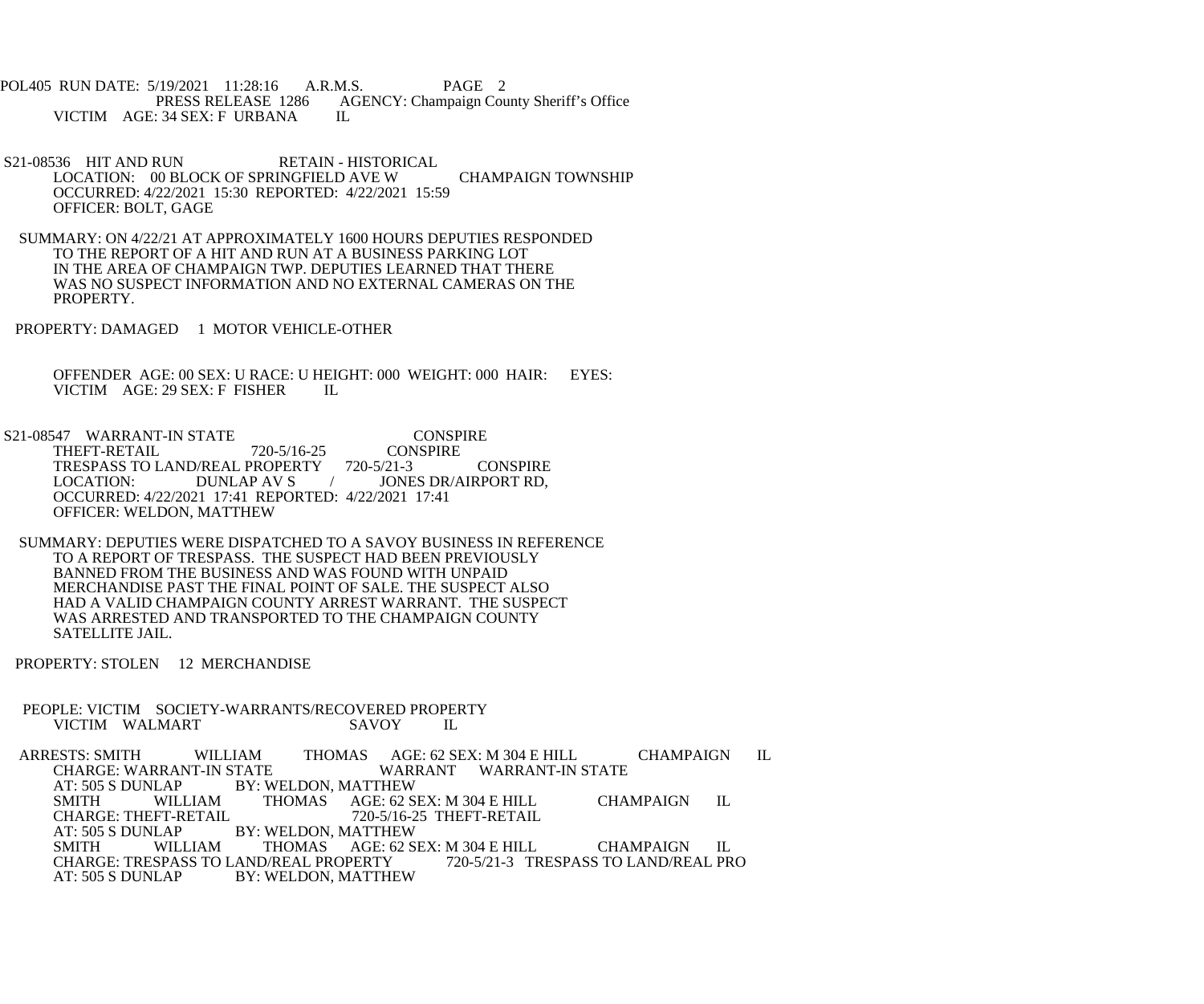POL405 RUN DATE: 5/19/2021 11:28:16 A.R.M.S. PAGE 3<br>PRESS RELEASE 1286 AGENCY: Champaign Cou AGENCY: Champaign County Sheriff's Office

 S21-08582 WARRANT-IN STATE LOCATION: 00 BLOCK OF STERLING CT SAVOY OCCURRED: 4/23/2021 8:45 REPORTED: 4/23/2021 8:45 OFFICER: BEARCE, JAROD

 SUMMARY: ON FRIDAY, 04/23/2021, AT APPROXIMATELY 08:52 HRS. CHAMPAIGN COUNTY SHERIFF'S DEPUTIES WERE DISPATCHED TO REPORT OF A WANTED PERSON AT AN ADDRESS IN THE VILLAGE OF SAVOY. DEPUTIES ASSISTED US MARSHALS IN THE APPREHENSION OF A WANTED PERSON.

PEOPLE: VICTIM SOCIETY-WARRANTS/RECOVERED PROPERTY

ARRESTS: LARUE TERENCE T AGE: 22 SEX: M 115 STERLING CT APT 204 SAVOY IL CHARGE: WARRANT WARRANT WARRANT-IN STATE WARRANT WARRANT-IN STATE AT: 115 STERLING CT APT 204 BY: BEARCE, JAROD<br>LARUE TERENCE TAGE: 22 SEX: M LARUE TERENCE T AGE: 22 SEX: M 115 STERLING CT APT 204 SAVOY IL CHARGE: WARRANT-IN STATE WARRANT WARRANT-IN STATE AT: 115 STERLING CT APT 204 BY: BEARCE, JAROD

 S21-08588 WARRANT-IN STATE LOCATION: 00 BLOCK OF MAIN E URBANA OCCURRED: 4/23/2021 10:12 REPORTED: 4/23/2021 10:12 OFFICER: WELCH, RICHARD KEITH

 SUMMARY: ARRESTING KEVIN GARNER FOR CHAMPAIGN COUNTY WARRANT 21-CF- 336.

PEOPLE: VICTIM SOCIETY-WARRANTS/RECOVERED PROPERTY

ARRESTS: GARNER KEVIN M AGE: 25 SEX: M 1410 IVANHOE WAY URBANA IL CHARGE: WARRANT-IN STATE WARRANT WARRANT-IN STATE<br>ICHARD KEITH ALLEN, SHANE E. AT: 101 E MAIN ST URBANA BY: WELCH, RICHARD KEITH

S21-08597 ASSIST OTHER POLICE DEPT

THEFT \$500 AND UNDER 720-5/16-1<br>LOCATION: DUNLAP AV S / JONES DR/AIRPORT RD. OCCURRED: 4/22/2021 0:01 REPORTED: 4/23/2021 11:22 OFFICER: BEARCE, JAROD

 SUMMARY: ON, FRIDAY, 04/23/2021, AT APPROXIMATELY 11:36 HRS. CHAMPAIGN COUNTY SHERIFF'S DEPUTIES WERE DISPATCHED TO AN ADDRESS IN THE VILLAGE OF SAVOY TO MEET A COMPLAINANT. UPON FURTHER INVESTIGATION THE COMPLAINANT TURNED OVER LICENSE PLATES THAT DID NOT BELONG TO THEM, A REPORT WAS